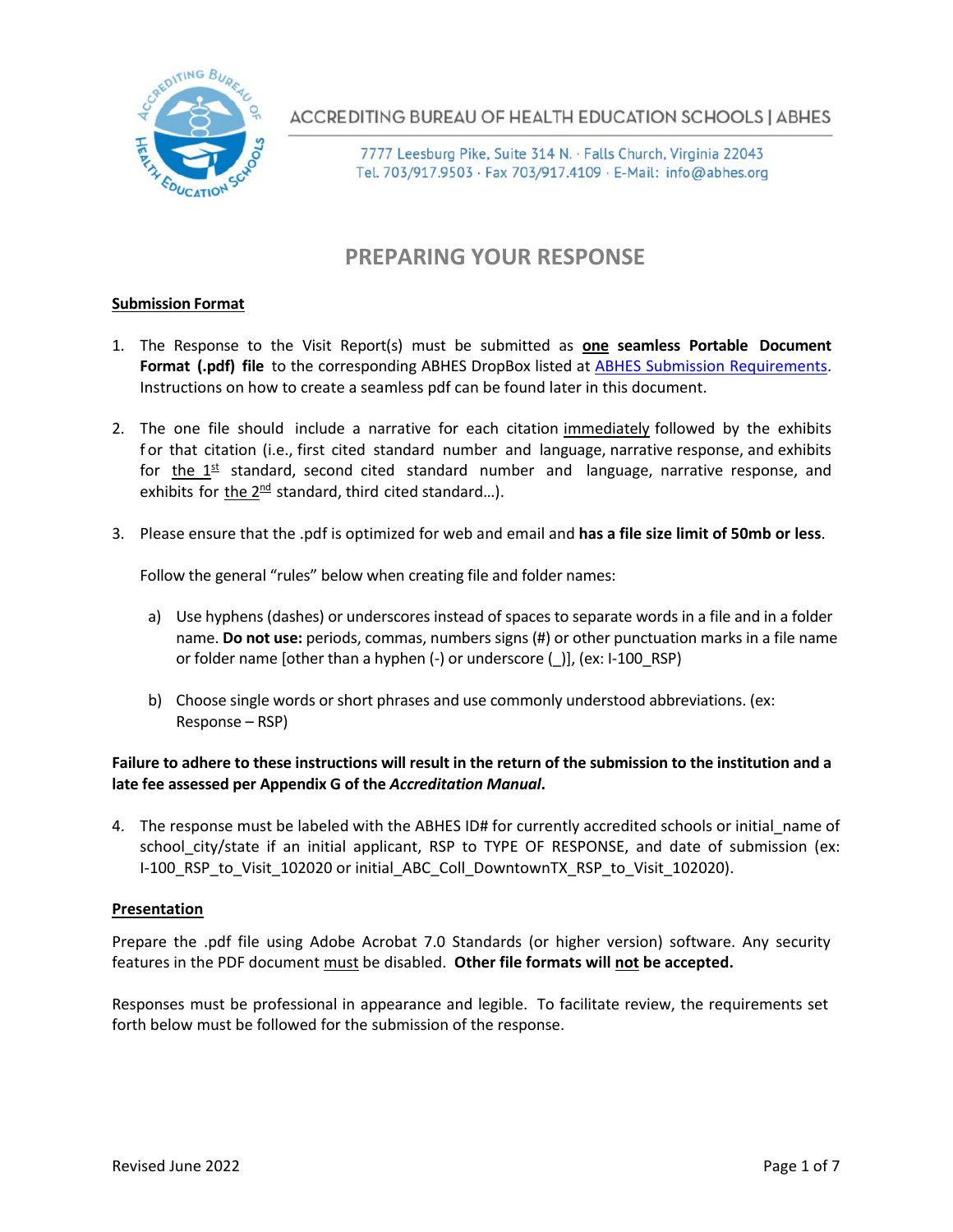Minimally, responses include:

- 1. A **cover letter** that identifies the document as the response to the Visitation Report or Commission Action letter, with specific date reference.
- 2. The exact wording of the cited **accreditation standard(s)** including the narrative explanation from the Evaluation Visit Report or Commission Action Letter.
- 3. A detailed **narrative explanation** for each cited standard that describes the institutional changes made to correct the area of noncompliance, placed in numerical order that reflects the ABHES *Accreditation Manual*.
- 4. **Identified exhibits\*** (e.g., Exhibit 3 staff\_mtg\_min\_32020) to support the narrative explanation using **electronic bookmarks**<sup>\*\*</sup> placed within the document in a manner that facilitates review of the response document.

\*referencing an exhibit with a number only is not sufficient identification \*\*A Response that includes exhibits that are not electronically bookmarked will not be accepted. Later in this document, you can see how to format bookmarks.

5. A **table of contents**for the document, which includes the electronic bookmarks.

6. Attach excel exhibits to the PDF by clicking on the paperclip on the left side of the Adobe window and adding the spreadsheet exhibits.

### **Part 1: Creating One Seamless PDF Description**

You can quickly merge multiple documents into a single PDF file, with the documents appearing in the order you choose.

### **Method**

Combining multiple documents into one PDF file (Shown using Adobe® Acrobat Pro XI®)

**Step 1**. Prepare the documents – Make sure you've made final edits and saved the files you want to combine as a pdf.

**Step 2.** Combine Files into a Single PDF – Select your SER pdf and required word and PDF exhibits in your File Explorer, right click, and select "Combine files in Acrobat…"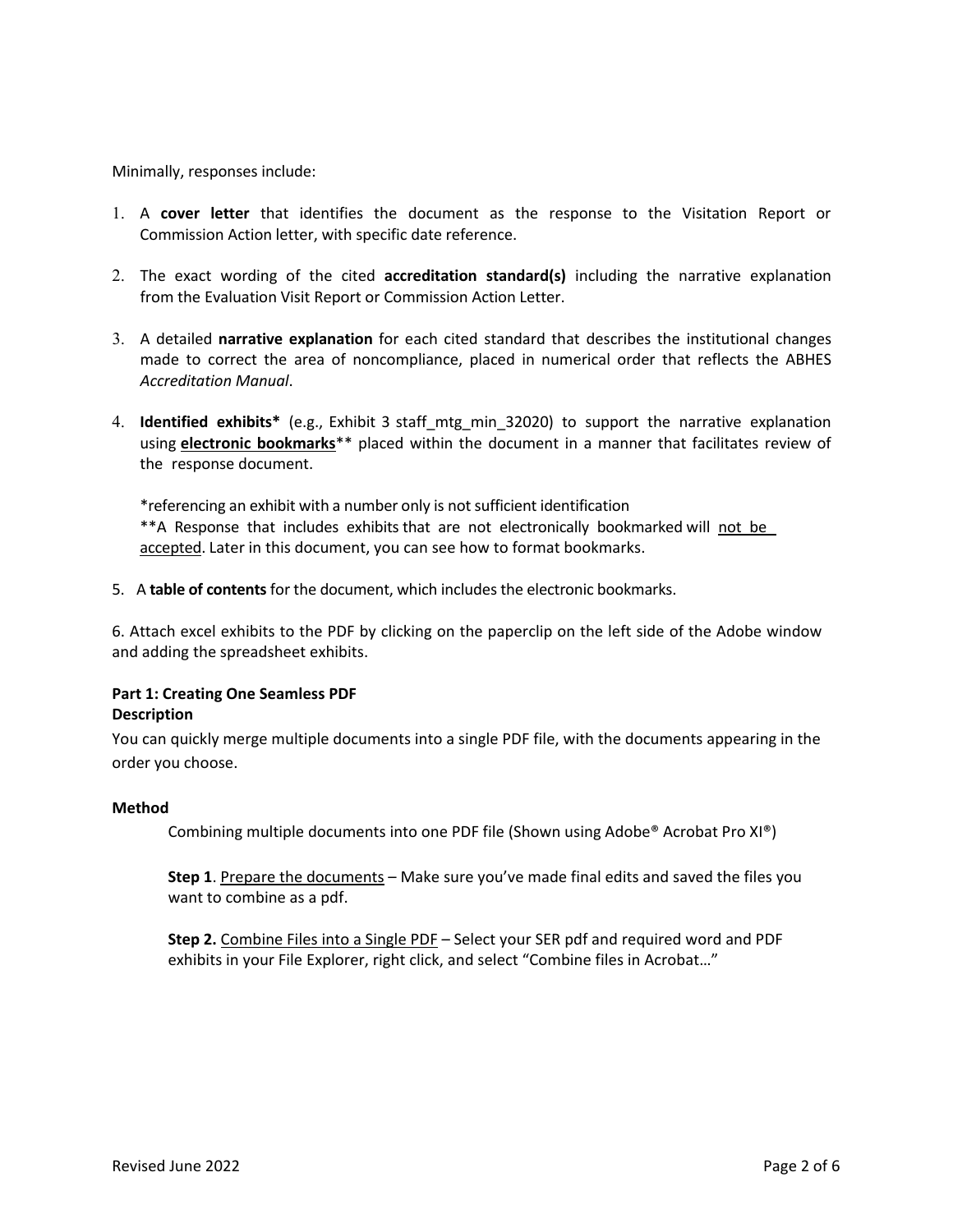| · SER<br>Ω<br>Ō                                                                                                           | Search SER                                              |  |
|---------------------------------------------------------------------------------------------------------------------------|---------------------------------------------------------|--|
| 罓<br>Name                                                                                                                 | <b>Move to OneDrive</b>                                 |  |
| <b>Mail</b> Exhibit 1_App_Inst_Accred<br>Exhibit 2_FL_BON_Approval<br>⊡⊵                                                  | <b>Convert to Adobe PDF</b><br>Combine files in Acrobat |  |
| Exhibit 2_FL_CIE_Approval<br>罓<br>Exhibit 2_FL_Health_Approval<br>⊡⊁                                                      | Send with Transfer<br>蒜<br>Move to Dropbox              |  |
| <b>DE</b> Exhibit 3_State_Auth_Attestation<br>Exhibit 4_Org_Chart<br> v <br>O <sup>m</sup> Exhibit 6_Fac_Data_Sheet_Dream | $\Rightarrow$<br>Share<br>Norton Security<br> ⊗         |  |
| <b>DE</b> Exhibit 6_Fac_Data_Sheet_Moore<br><b>DO</b> Exhibit 6_Fac_Data_Sheet_Nice                                       | Give access to                                          |  |
| <b>Mail</b> Exhibit 7_HHA_Equip_List<br><b>Mail</b> Exhibit 7_Nur_Equip_List<br><b>Mail</b> Exhibit 8_Learning_Resources  | Send to<br>Cut<br>Copy                                  |  |
| <b>Mail</b> Exhibit 9_HHA_Textbooks<br>□ Exhibit 9 Nur Textbooks<br>D Board                                               | Create shortcut<br>Delete<br>Rename                     |  |
| <b>D</b> <sup>m</sup> Exhibit 10 Nur Ad Board<br>□□ Exhibit 11_HHA_PEP                                                    | Properties                                              |  |
| □□ Exhibit 11 Nur PEP<br>Exhibit 13_Catalog_2022-2023<br> v <br><b>D</b> Exhibit 14_EA<br>Du-Inst_SER_v22.1               |                                                         |  |

**Step 3.** Choose the order you want the files to be inserted into the SER pdf binder by dragging and moving. Select Combine Files to merge them in the order selected.

| Institutional_SER_v19.6.docx                                                                                                                                                                                                                                                                                                                                                                                                                                                                                                                                                                                                                                                                                                                                                                                                                                                                                                                                                                                                                                                                                                                                                                                                                                                                               |                                                                                                                                                                            | $\hat{\phantom{a}}$ |
|------------------------------------------------------------------------------------------------------------------------------------------------------------------------------------------------------------------------------------------------------------------------------------------------------------------------------------------------------------------------------------------------------------------------------------------------------------------------------------------------------------------------------------------------------------------------------------------------------------------------------------------------------------------------------------------------------------------------------------------------------------------------------------------------------------------------------------------------------------------------------------------------------------------------------------------------------------------------------------------------------------------------------------------------------------------------------------------------------------------------------------------------------------------------------------------------------------------------------------------------------------------------------------------------------------|----------------------------------------------------------------------------------------------------------------------------------------------------------------------------|---------------------|
|                                                                                                                                                                                                                                                                                                                                                                                                                                                                                                                                                                                                                                                                                                                                                                                                                                                                                                                                                                                                                                                                                                                                                                                                                                                                                                            | <b>Exhibit 1_App.docx</b>                                                                                                                                                  |                     |
| Before accepting the visit analysment, please seview the coargeles of<br>confictorf exercistics.<br>ARMEN shares cristador social bom percepidos en an cultural e vez.<br>when there is a real or what might be expressed by otherwise a conflict of<br>Bernad Frenchrichten Insekting Conflicts Of Journal<br>It is the responsibility of each evaluate to identify to the finantise.<br>Dente analogonoid and involving it will had columnized<br>shaker the colleans should be seemed from seview of the institution of<br>Exember of possible conflicts of interest between an evaluator and the<br>insingle o process under to be include.<br>· somethin of study in the common or manistranianism<br>antellina franciscism er precent.<br>· · · derrott or prior service as an angibrate, officer or disease<br>of considers to or in a besises or financial education side.<br>Feindigion or process.<br>· ampetition in the west service sets as the incidation or<br>psyciolwoulk deleable within Monkratek.<br>· presel friendrip ofte the anal hairce education<br>with context operators, or senior employees of the institution<br>in presence and<br>· any other issuest which affects or may affect the objective<br>lest of the evaluator or the performance of his or her<br>dalian.<br>О | ACCREDITING BUREAU OF HEALTH EQUIDATION SENDING AND ALL<br>$\overline{a}$<br>THE LANGuage Plate State States, Publishers, Proper 20201<br>follows<br>san funnying language |                     |
| Exhibit 2_FLCIE_appoval.pdf<br>CRIMING BUILD OF HEATHER CATCH SCHOOL LINES                                                                                                                                                                                                                                                                                                                                                                                                                                                                                                                                                                                                                                                                                                                                                                                                                                                                                                                                                                                                                                                                                                                                                                                                                                 | Œ<br>Exhibit 3_State_Auth_Attdocx<br>CONTROLLER OF HIS THOUGHT KNOCK                                                                                                       | $\checkmark$        |
|                                                                                                                                                                                                                                                                                                                                                                                                                                                                                                                                                                                                                                                                                                                                                                                                                                                                                                                                                                                                                                                                                                                                                                                                                                                                                                            |                                                                                                                                                                            |                     |

**Step 4**. Save the SER – the SER name should include: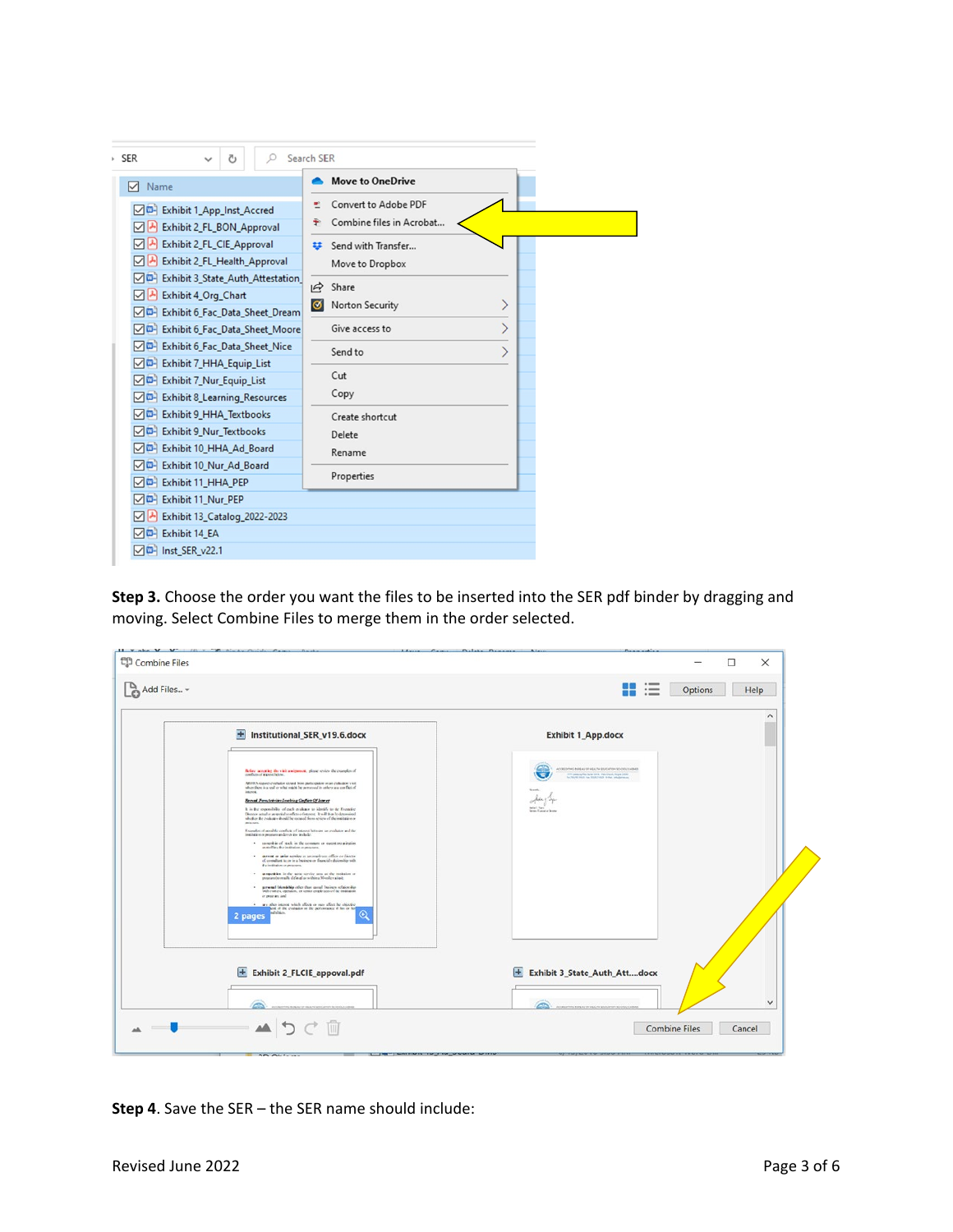- (1) ABHES ID number (Renewal Applicants Only) (2) Institution name (Initial Applicants Only) and City/State (3) title "SER" (4) the date of submission (EX: 52022)
- Examples: I-888\_SER\_112022 ABC\_Coll\_MiamiFL\_SER\_52022

**Step 5.** Organize the pages so that any blank pages are deleted and all pages are oriented the best way for viewing in the tools section of Adobe.



**Step 6.** Attach excel exhibits to the PDF by clicking on the paperclip on the left side of the Adobe window and adding the spreadsheet exhibits.

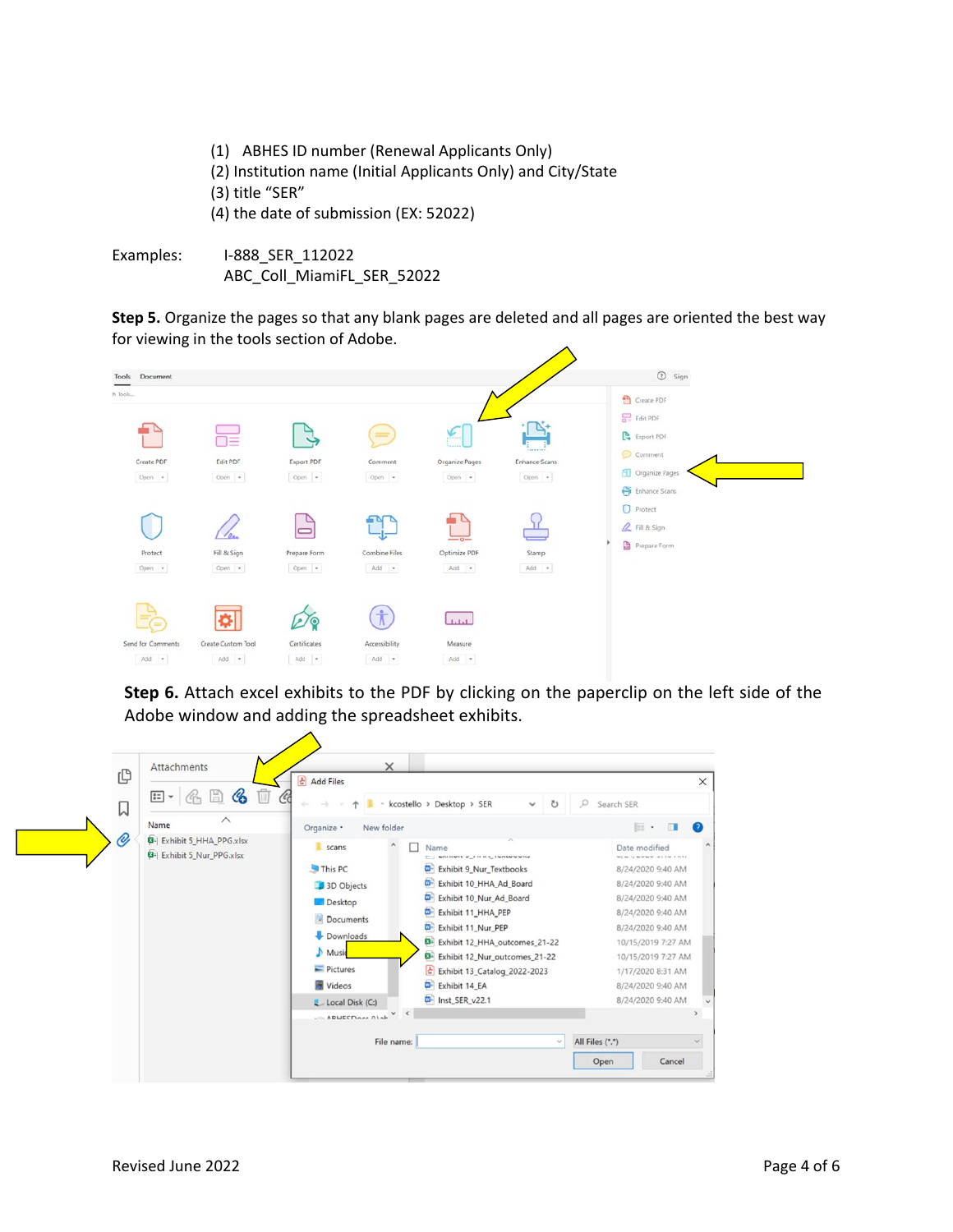### **Part 2: Bookmarking**

The intent of this technique is to make it possible for reviewers to quickly locate and navigate to content and exhibits using bookmarks. Bookmarks provide an overview of the document and act as a clickable table of contents

### **Method**

### **Creating bookmarks**

**Step 1.** Open the SER packet created in Part 1. By combining the files in that manner, bookmarks will automatically be created for each document.

**Step 2.** To edit bookmarks, open the bookmark pane by clicking here:

**Step 3.** Review in the bookmark pane to rearrange, delete, rename, create new, and edit as needed.

|  | Home Tools Document |
|--|---------------------|
|  |                     |
|  |                     |
|  |                     |

File Edit View Window Help

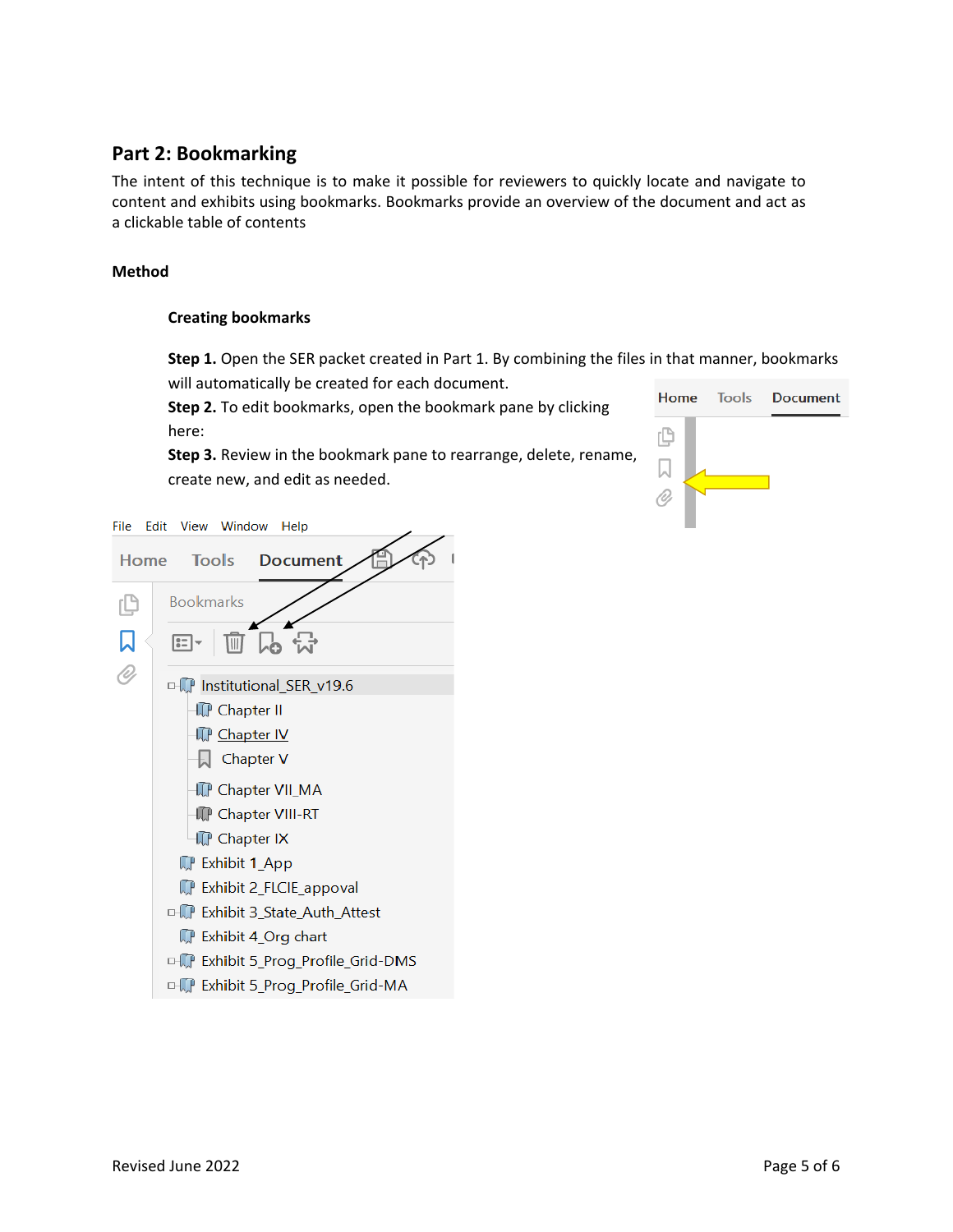### **Part 3: Attaching Excel:**

Attach excel exhibits to the PDF by clicking on the paperclip on the left side of the Adobe window and adding the spreadsheet exhibits.



### *PLEASE SEE THE SAMPLE RESPONSE FOLLOWING THESE INSTRUCTIONS.* Documentation is Critical

Documentation to support the institution's or program's explanations and to demonstrate that the institution or program is in compliance with the accreditation standard(s) cited is required. Failure to provide adequate documentation to evidence correction of each deficiency may result in a deferral or denial of the institution's or program's application, or the issuance of a show-cause directive or withdrawal of the current grant of accreditation.

Submissions to validate the response narrative(s) may include documents such as the following examples:

- Evidence of faculty professional growth
- Student surveys and analysis indicating increased satisfaction
- Record of graduate placements
- Minutes of meetings held since the on-site evaluation (i.e., faculty, staff, advisory board)

The required documentation will depend on the specific reason the accreditation standard was cited as a violation.

**Important Note**: Always resubmit any documentation that you request be reviewed again when responding to a Commission Action letter and make the fact that this is a resubmission known in the narrative. Do not request the Commission reference the documentation that was included in a previously submitted response.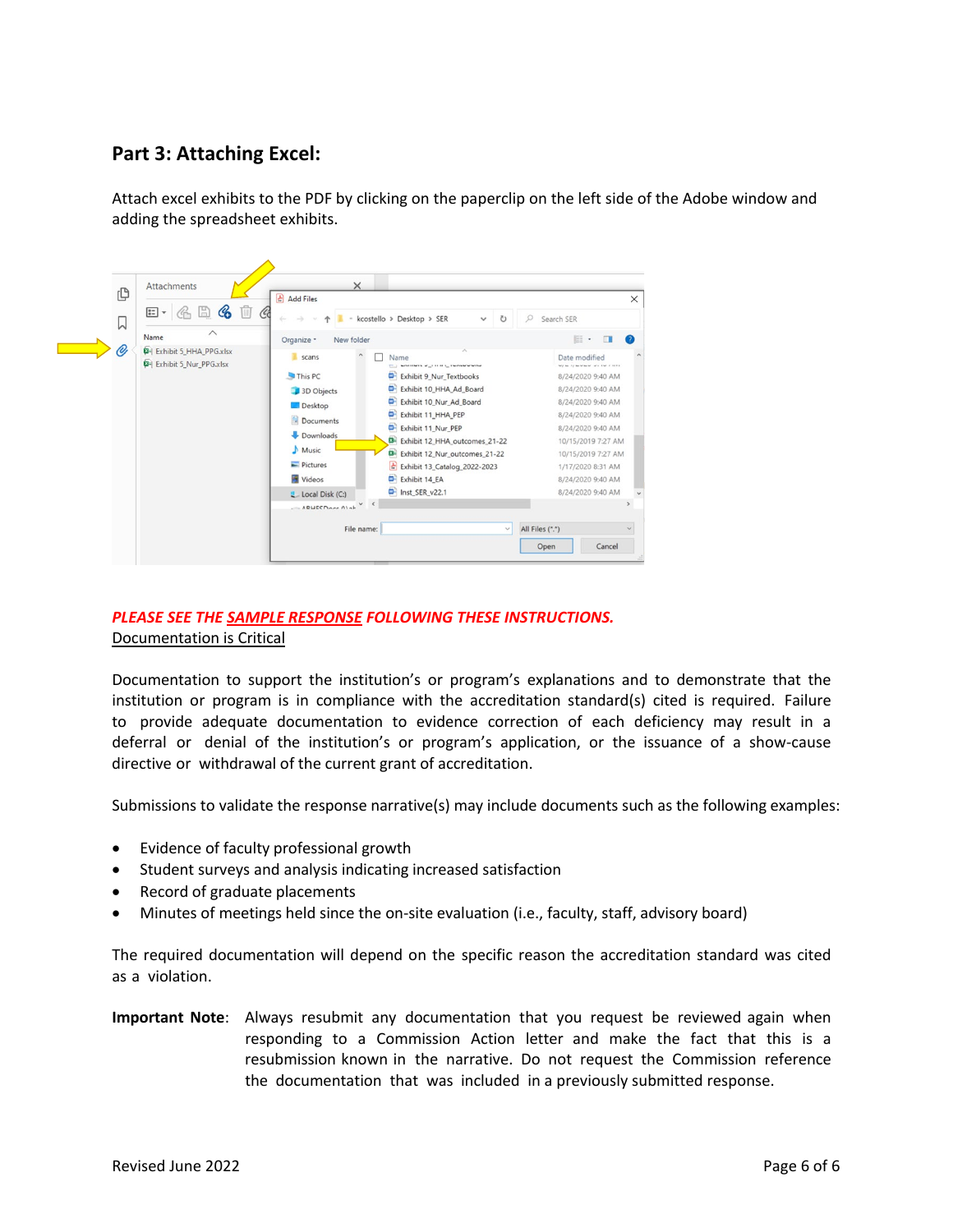March 5, 2020

Ms. India Tips Executive Director ABHES 7777 Leesburg Pike, Suite 314N Falls Church, VA22043

Re: I-555-01 ABC College – Falls Church, VA Response to February 12-13, 2020 Visit Reports

Dear Ms. Tips:

Following this letter is ABC College's response to the accreditation standards cited in the ABHES visit reports for the on-site evaluation conducted February 12-13, 2020.

Sincerely,

Penelope Brown Executive Director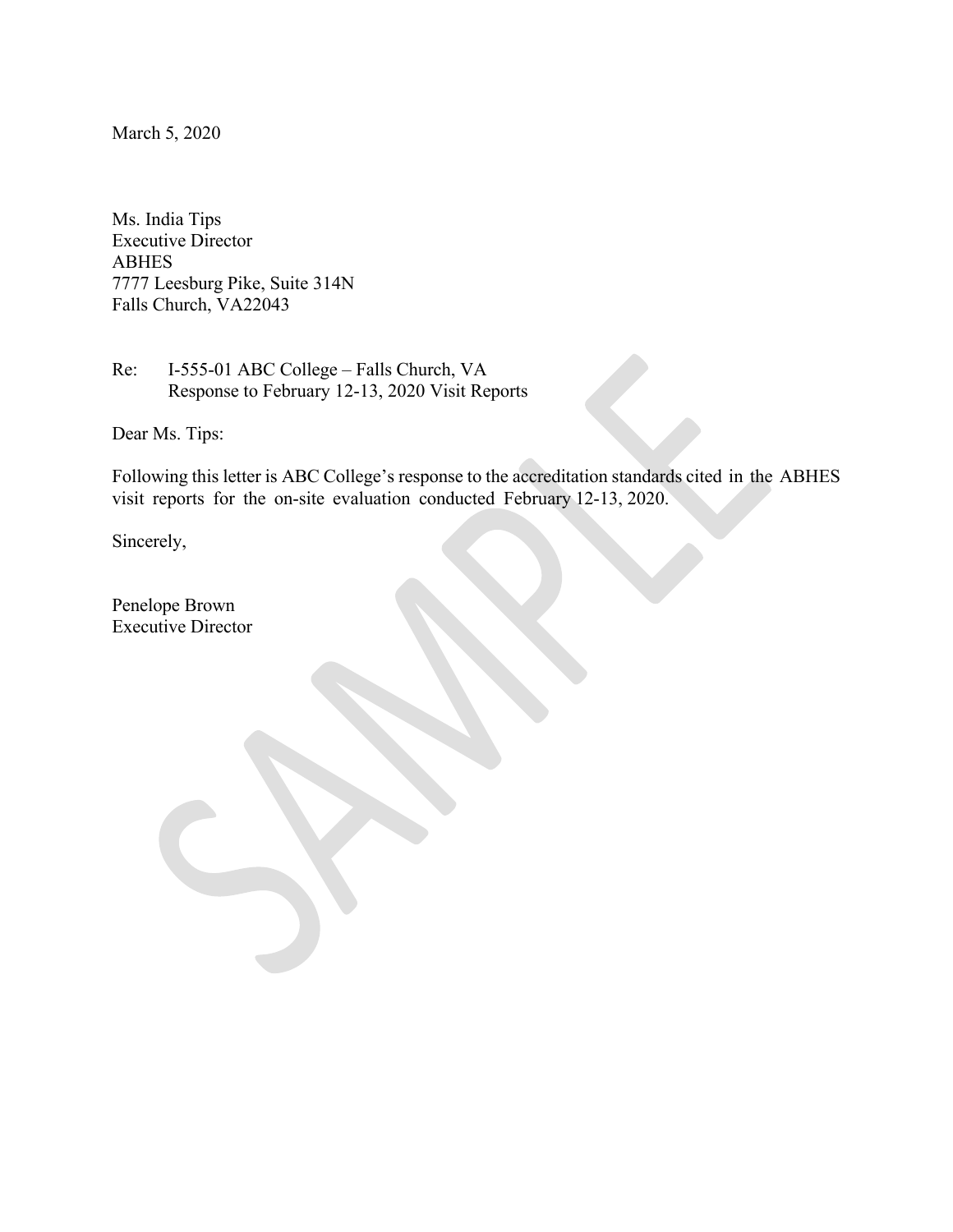# **Table of Contents page #**

# Cited Accreditation Standards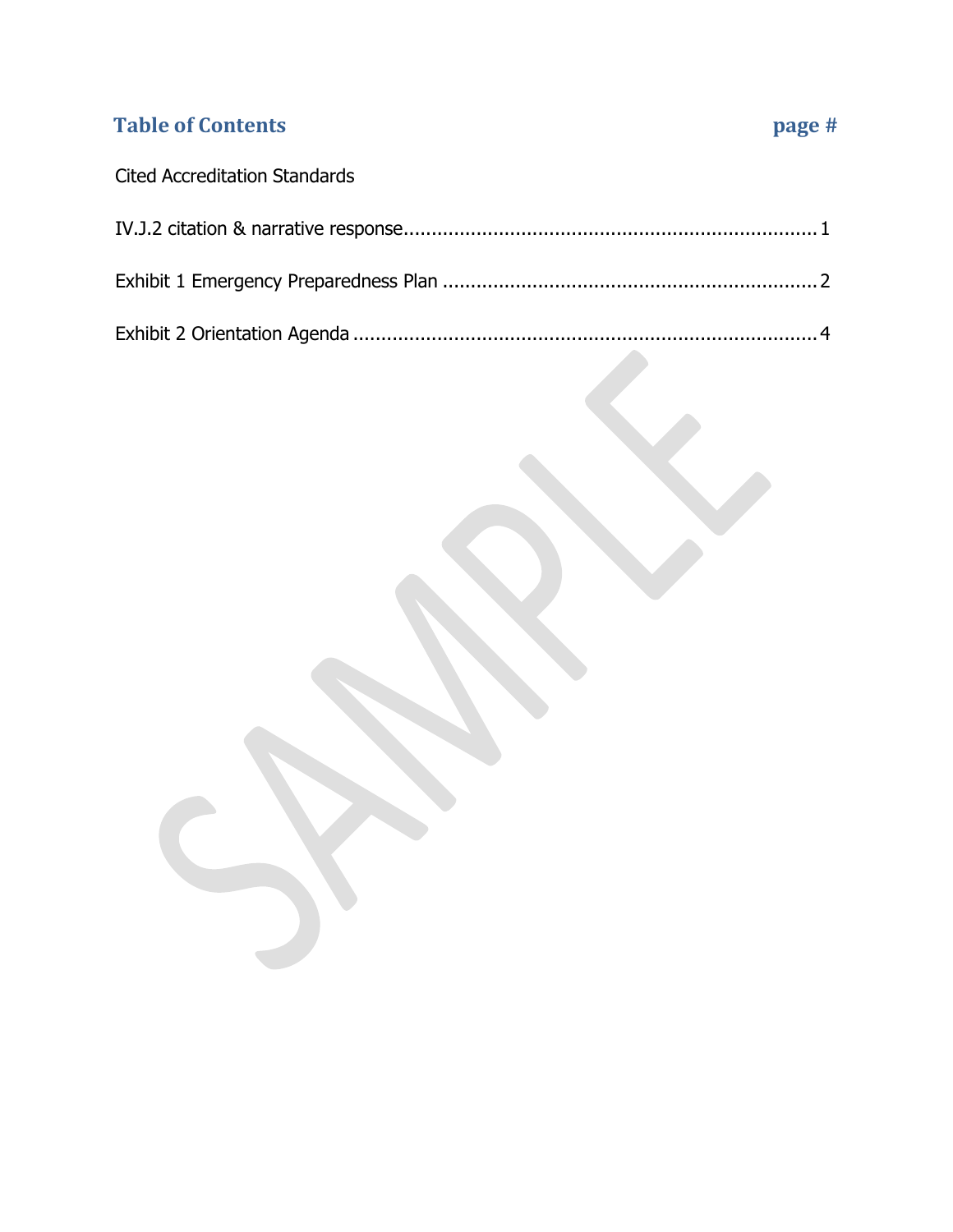### RESPONSE TO RENEWAL VISIT

ABC College – Falls Church Campus

### *IV.J.2. CITATION*

### *IV.J.2. An institution has a written emergency preparedness plan that is available to all students and staff.*

The emergency preparedness plan includes, but is not limited to, the following:

- i. Risk Assessment
- ii. Evacuation
- iii. Lockdown (if the danger is a threat to students on campus)
- iv. Communications (means of communicating with staff, students, and family members during, and immediately post, incident)
- v. Media (designated persons who may address the media and what information, minimally, that will be released)
- vi. Training (method and timeframe for orienting staff and students)

| <b>Compliance Rating:</b> | $\Box$ Meets Standard | $\boxtimes$ Violates Standard | $\Box$ Not Applicable                                                                                     |
|---------------------------|-----------------------|-------------------------------|-----------------------------------------------------------------------------------------------------------|
|                           |                       |                               | Method of Assessment: The institution does not have a comprehensive emergency preparedness plan in place. |

### *IV.J.2. RESPONSE*

The lack of a written emergency preparedness plan (one document) for our institution was an oversight. We are grateful to the ABHES evaluation team for bringing this matter to our attention. Although we had written policies and procedures that addressed emergency evacuation and communication during emergencies, and what steps to follow if there was a sudden threat to students on campus, we admittedly did not have all these policies and procedures collectively in one streamlined, comprehensive document. The institution now has the Emergency Preparedness Plan (EPP) (**EXHIBIT 1**) that includes all the requirements. We are confident the Plan provides a sound and effective strategy to follow in case of emergency. The Plan is available for reference at the Reception desk in our lobby and has been placed on the instructor's desk in every classroom and is available as well in the student and faculty lounges. The Plan will now be provided to new staff and new students during their required orientations. **EXHIBIT 2**  provides copies of the updated Student Orientation Agenda with the EPP noted as agenda item #5. The institution has not on boarded new faculty to document their orientation to the plan, but at the most recent staff meeting, the EPP was disseminated and discussed, per **EXHIBIT 3**.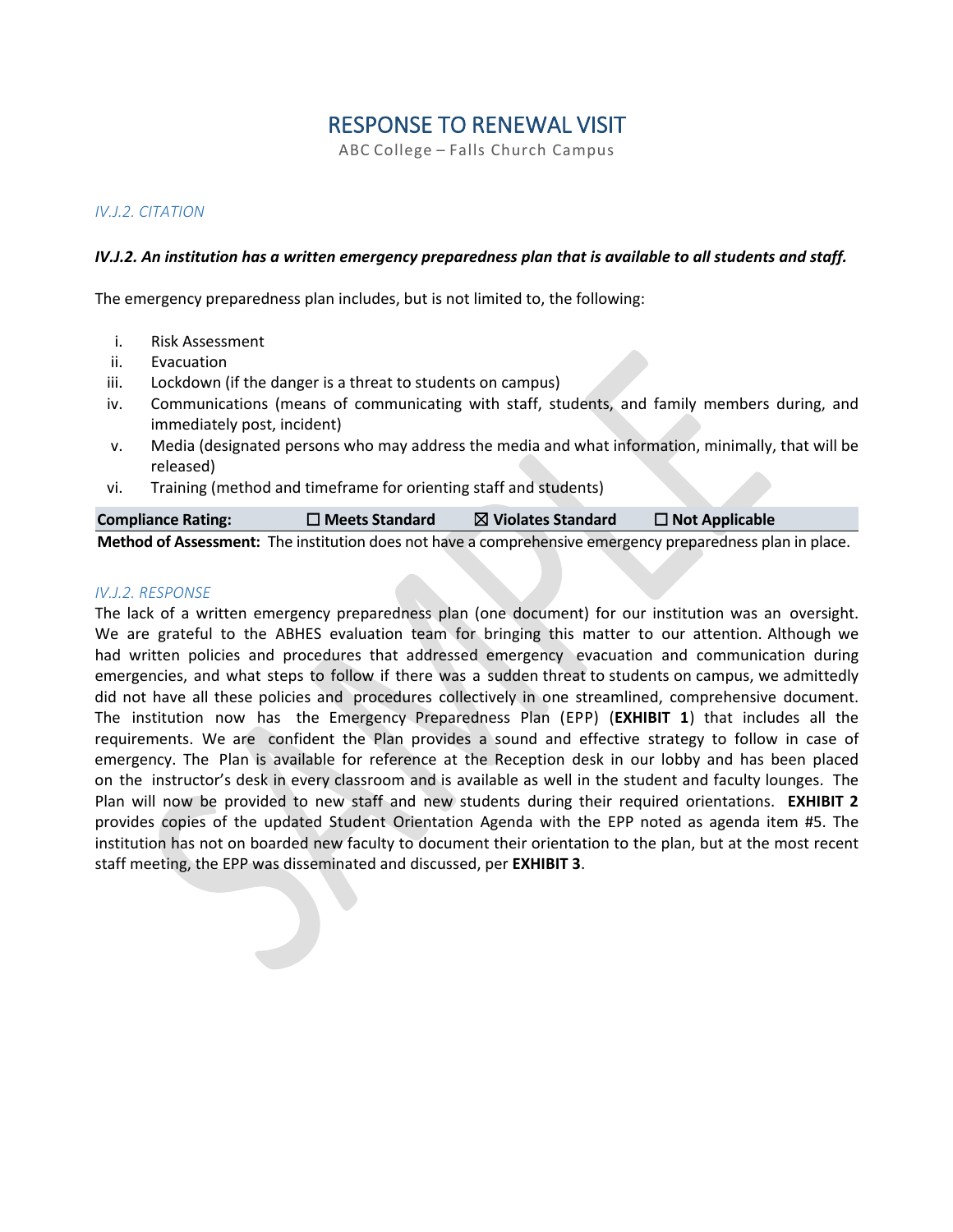*Exhibit 1 – EMERGENCY PREPAREDNESS PLAN*

### RISK ASSESSMENT

Lorem ipsum dolor sit amet, consectetuer adipiscing elit. Maecenas porttitor congue massa. Fusce posuere, magna sed pulvinar ultricies, purus lectus malesuada libero, sit amet commodo magna eros quis urna. Nunc viverra imperdiet enim.

### EVACUATION PLAN (ALSO SEE DIAGRAM ON PAGE 2)

Fusce est. Vivamus a tellus. Pellentesque habitant morbi tristique senectus et netus et malesuada fames ac turpis egestas. Proin pharetra nonummy pede.

Mauris et orci. Aenean nec lorem. In porttitor. Donec laoreet nonummy augue.

### INCLEMENT WEATHER PROTOCOL

Lorem ipsum dolor sit amet, consectetuer adipiscing elit. Maecenas porttitor congue massa. Suspendisse dui purus, scelerisque at, vulputate vitae, pretium mattis, nunc. Mauris eget neque at sem venenatis eleifend. Ut nonummy.

### LOCKDOWN PROCEDURES

Lorem ipsum dolor sit amet, consectetuer adipiscing elit. Maecenas porttitor congue massa. Fusce posuere, magna sed pulvinar ultricies, purus lectus malesuada libero, sit amet commodo magna eros quis urna. Nunc viverra imperdiet enim. Fusce est. Vivamus a tellus. Pellentesque habitant morbi tristique senectus et netus et malesuada fames ac turpis egestas. Proin pharetra nonummy pede. Mauris et orci. Aenean nec lorem. In porttitor. Donec laoreet nonummy augue. Suspendisse dui purus, scelerisque at, vulputate vitae, pretium mattis, nunc. Mauris eget neque at sem venenatis eleifend. Ut nonummy.

### COMMUNICATION PLAN

Fusce aliquet pede non pede. Suspendisse dapibus lorem pellentesque magna. Integer nulla. Donec blandit feugiat ligula. Donec hendrerit, felis et imperdiet euismod, purus ipsum pretium metus, in lacinia nulla nisl eget sapien. Donec ut est in lectus consequat consequat. Etiam eget dui. Aliquam erat volutpat. Sed at lorem in nunc porta tristique. Proin nec augue. Quisque aliquam tempor magna. Pellentesque habitant morbi tristique senectus et netus et malesuada fames ac turpis egestas. Nunc ac magna. Maecenas odio dolor, vulputate vel, auctor ac, accumsan id, felis. Pellentesque cursus sagittis felis.

#### MEDIA PROTOCOL

Lorem ipsum dolor sit amet, consectetuer adipiscing elit. Maecenas porttitor congue massa. Suspendisse dui purus, scelerisque at, vulputate vitae, pretium mattis, nunc. Mauris eget neque at sem venenatis eleifend. Ut nonummy.

### TRAINING PROCEDURES

Lorem ipsum dolor sit amet, consectetuer adipiscing elit. Maecenas porttitor congue massa. Suspendisse dui purus, scelerisque at, vulputate vitae, pretium mattis, nunc. Mauris eget neque at sem venenatis eleifend. Ut nonummy.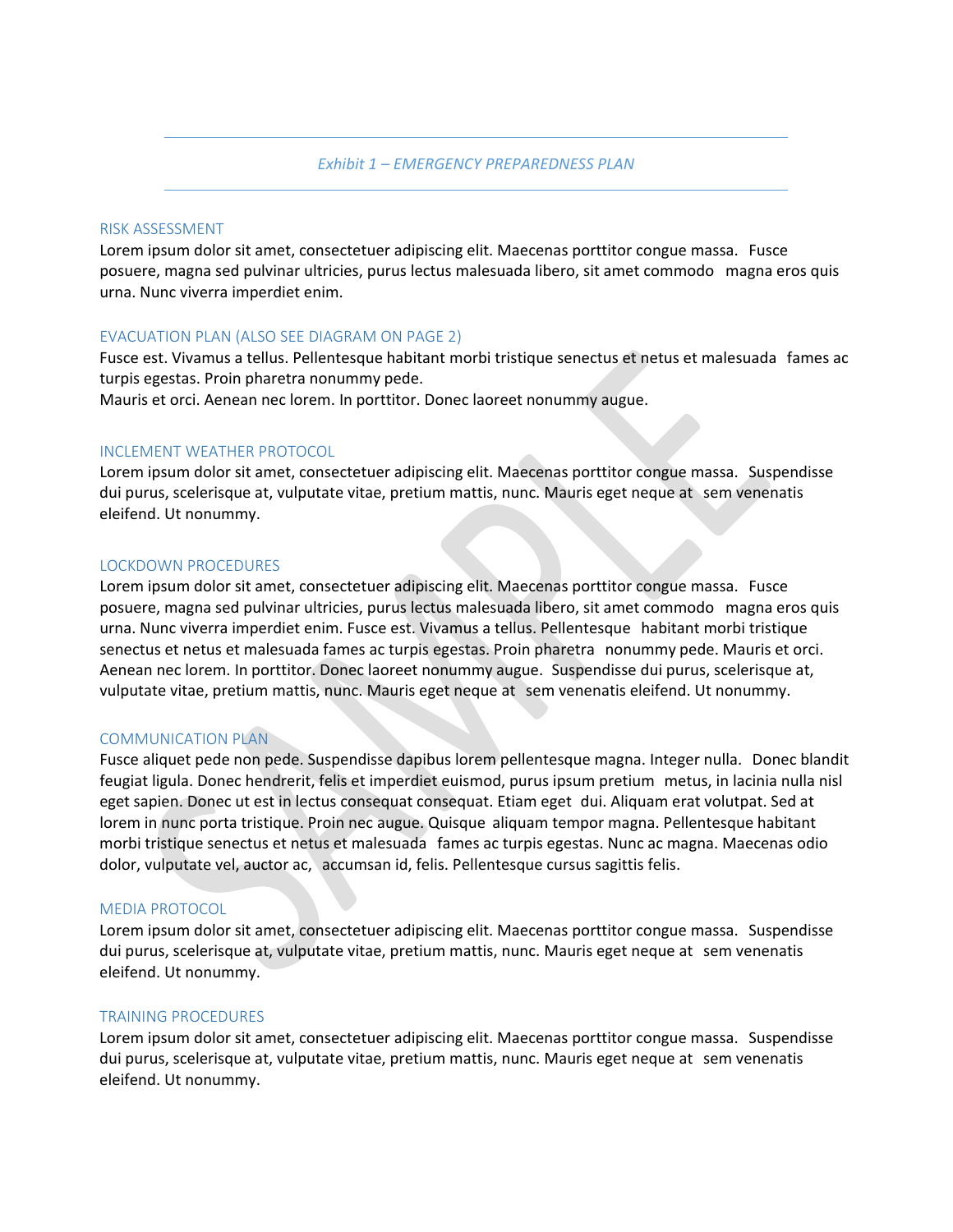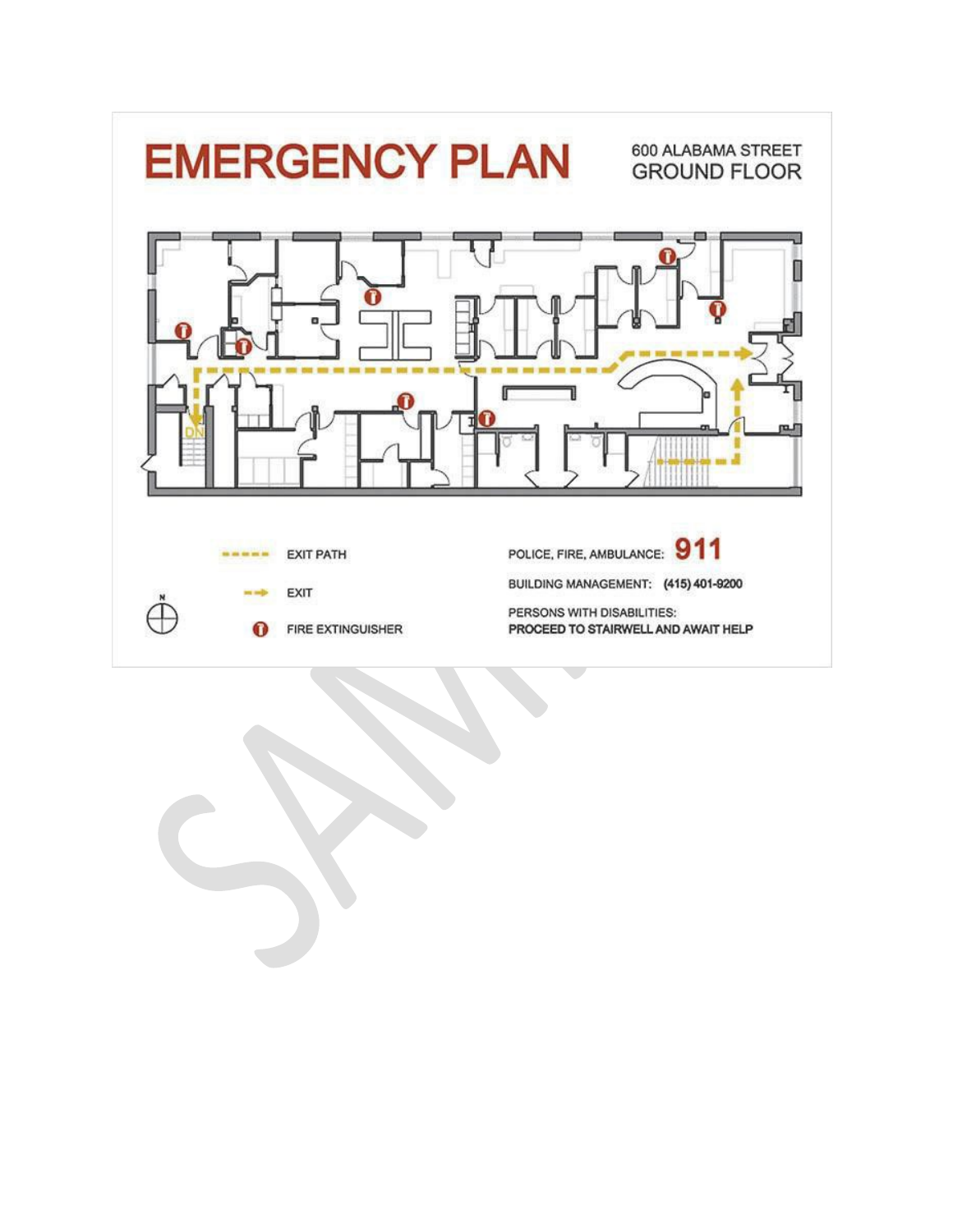### *Exhibit 2 – STUDENT ORIENTATION AGENDA*

- 1. Fusce aliquet pede non pede. Suspendisse dapibus lorem pellentesque magna. Integer nulla.
- 2. Donec blandit feugiat ligula. Donec hendrerit, felis et imperdiet euismod, purus ipsum pretium metus, in lacinia nulla nisl eget sapien.
- 3. Proin nec augue. Quisque aliquam tempor magna.
- 4. Maecenas porttitor congue massa.
- 5. Emergency Preparedness Plan: Discussion of plan and location as well as hand out provided.